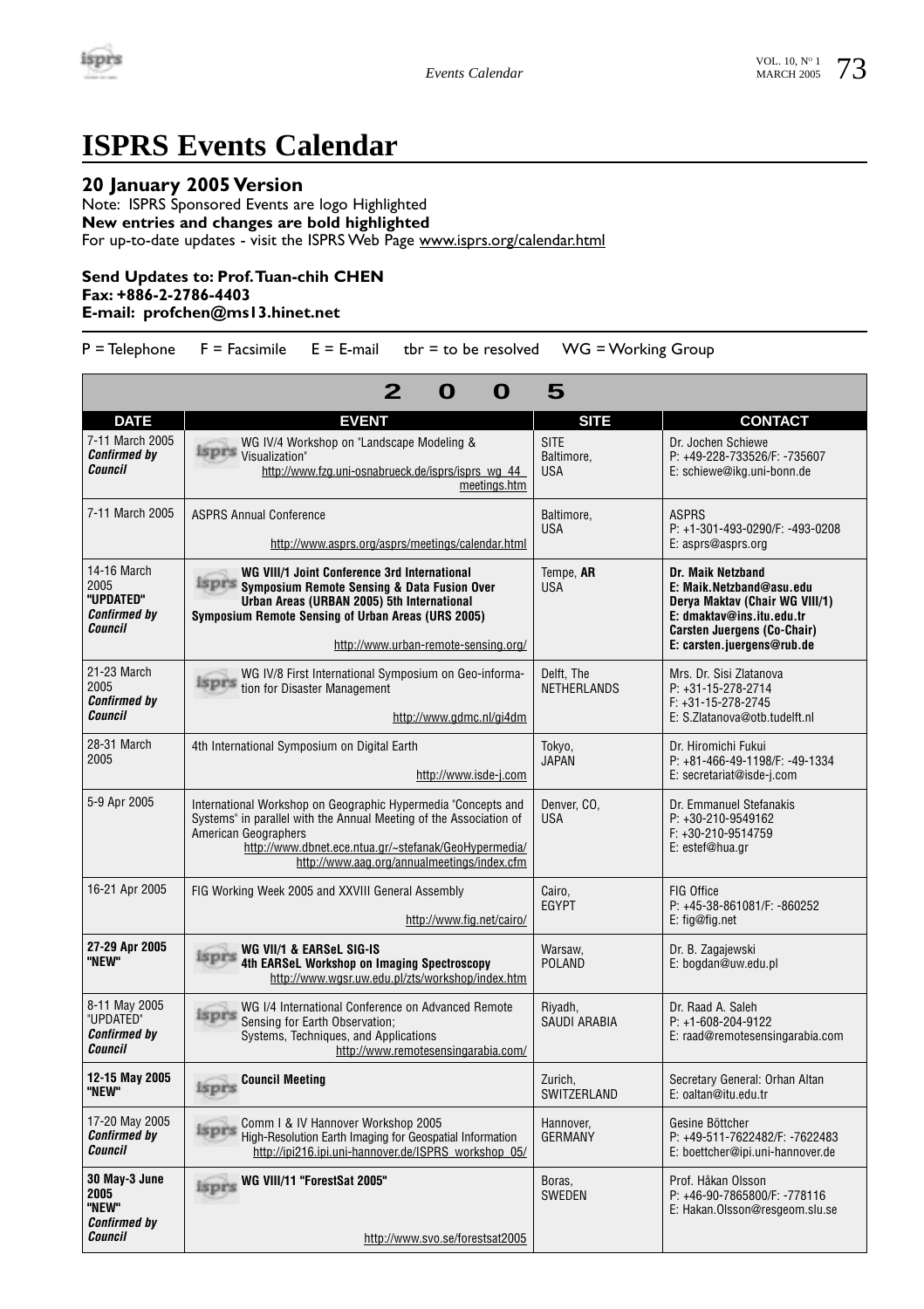

| $\mathbf{2}$<br>O<br>5<br>O                                        |                                                                                                                                                                                                                                              |                                              |                                                                                                                                    |
|--------------------------------------------------------------------|----------------------------------------------------------------------------------------------------------------------------------------------------------------------------------------------------------------------------------------------|----------------------------------------------|------------------------------------------------------------------------------------------------------------------------------------|
| <b>DATE</b>                                                        | <b>EVENT</b>                                                                                                                                                                                                                                 | <b>SITE</b>                                  | <b>CONTACT</b>                                                                                                                     |
| 6-11 June 2005                                                     | 25th EARSeL symposium: Global Developments in Environmental<br>Earth Observation from Space<br>& 2 Workshops<br>www.fc.up.pt/earsel2005<br>las.physik.uni-oldenburg.de/workshop.html<br>www.ipi.uni-hannover.de/html/aktivitaeten/earsel.htm | Porto,<br>PORTUGAL                           | <b>EARSeL Secretariat</b><br>P: +33-1-4556-7360/F: -7361<br>E: earsel@meteo.fr                                                     |
| 7-10 June 2005<br>"NEW"<br><b>Confirmed by</b><br>Council          | WG I/2 SAR and LiDAR Systems Workshop on Three-<br>isprs<br><b>Dimensional Mapping from InSAR AND LIDAR</b><br>(web site not ready)                                                                                                          | Banff.<br>CANADA                             | Dr. Bryan Mercer<br>$P: +1-403-266-0900$<br>E: bmercer@intermaptechnologies.<br>com                                                |
| 9-11 June 2005<br>Cosponsorship<br><b>Confirmed by</b><br>Council  | 2nd International Conference on Recent Advances in Space<br>Technologies (RAST 2005)<br>http://www.hho.edu.tr/RAST2005                                                                                                                       | Istanbul,<br><b>TURKEY</b>                   | <b>RAST Secretariat</b><br>P: +90-212-6632490Ext. 4360<br>F: +90-212-6628551<br>E: rast2005@hho.edu.tr                             |
| 13-17 June 2005                                                    | 5th International Conference on 3-D Digital Imaging and Modeling<br>(3DIM2005)<br>http://www.3DIMconference.org                                                                                                                              | Ottawa,<br>CANADA                            | Chair: Guy Godin<br>P: +1-613-991-6970<br>E: 3DIMconf@nrc-cnrc.gc.<br>ca?subject=3DIM2005                                          |
| 16-18 June 2005<br>"NEW"                                           | Open Source Geospatial '05 - MUM3/EOGEO<br>http://mapserver.gis.umn.edu/mum/mtg2005.html                                                                                                                                                     | Minneapolis, MN,<br><b>USA</b>               | <b>Brian Huberty</b><br>P: +1-612-713-5332<br>E: brian_huberty@fws.gov                                                             |
| 20-24 June 2005<br>Cosponsorship<br><b>Confirmed by</b><br>Council | WG VIII/2,5,8,9<br>isprs<br>31st International Symposium on Remote Sensing of<br>Environment "Global Monitoring for Sustainability &<br>Security"<br>http://www.niersc.spb.ru/isrse/                                                         | Saint Petersburg,<br>RUSSIAN FEDERA-<br>TION | 31st ISRSE Secretariat<br>E: 31 isrse@niersc.spb.ru                                                                                |
|                                                                    |                                                                                                                                                                                                                                              |                                              |                                                                                                                                    |
| 20-24 June 2005<br>"NEW'<br><b>Confirmed by</b><br>Council         | WG IV/7 Meeting with AOGS2005<br>isprs                                                                                                                                                                                                       | Singapore,<br><b>SINGAPORE</b>               | Jürgen Oberst<br>E: juergen.oberst@dlr.de                                                                                          |
|                                                                    | http://www.asiaoceania-conference.org/                                                                                                                                                                                                       |                                              |                                                                                                                                    |
| 21-22 June 2005<br>"NEW"                                           | 1st International Workshop on Next Generation 3D City Models<br>http://www.ikg.uni-bonn.de/NextGen3dCity/                                                                                                                                    | Bonn,<br><b>GERMANY</b>                      | Dr. Thomas H. Kolbe<br>P: +49-228-731760/F: -731753<br>E: kolbe@ikg.uni-bonn.de                                                    |
| 8-10 July 2005<br><b>Confirmed by</b><br>Council                   | IC WG II/IV<br><b>ISPFS 6th Joint ICA/ISPRS/EuroGeographics Workshop on</b><br>Incremental Updating & Versioning of Spatial Data Bases<br>http://geo.haifa.ac.il/~icaupdt                                                                    | A Coruña,<br><b>SPAIN</b>                    | Dr. Ammatzia Peled (Co-chair IC WG<br>II/IV<br>P: +972-4-8-240-148/F: -249-605<br>E: peled@geo.haifa.ac.il<br>CC: peled@rjb-3d.com |
| $9-16$ July<br>2005                                                | XXII ICA International Cartographic Conference<br>http://www.icc2005.org/html-eng/english.html                                                                                                                                               | A Coruña,<br><b>SPAIN</b>                    | <b>Global Congresos</b><br>P: +34-981-208990/F: -208701<br>E: secretary@icc2005.org                                                |
| 25-29 July 2005<br>"UPDATED"                                       | IEEE/IGARSS 2005<br>http://www.igarss05.org/                                                                                                                                                                                                 | Seoul,<br>KOREA                              | IGARSS2005 Secretariat<br>P: +82-2-569-5802/F: -569-5803<br>E: info@igarss05.org                                                   |
| 26-28 July 2005<br>"NEW"                                           | 4th International Conference on Environmental Informatics<br>(ISEIS2005)<br>www.iseis.org                                                                                                                                                    | Xiamen,<br>CHINA                             | Prof. Dr. Jonathan Li<br>P: 416-979-5000#6469<br>F: 416-979-5122<br>E: junli@ryerson.ca                                            |
| 26-29 July 2005<br>"NEW"                                           | International conference on Computer Graphics, Imaging &<br><b>Visualization (CGIV05)</b><br>http://www.graphicslink.demon.co.uk/cgiv05/                                                                                                     | Beijing,<br>CHINA                            | Ebad Banissi<br>P: +44-171-8157476/F: -8157499<br>E: banisse@Isbu.ac.uk                                                            |
| 17-19 Aug 2005<br>"NEW"                                            | 13th International Conference on Geoinformatics: Coping<br><b>Disaster across Continents</b><br>http://www.ryerson.ca/geoinformatics2005/                                                                                                    | Toronto, Ontario,<br>CANADA                  | Dr. Songnian Li<br>P: +1-416-979-5000#6450<br>$F: +1 - 416 - 979 - 5122$<br>E: geoinfo5@ryerson.ca                                 |
| 22-24 Aug 2005<br>"NEW"<br><b>Confirmed by</b>                     | WG V/4 Workshop "3D-Arch'2005" 3D Virtual<br>isprs<br><b>Reconstruction and Visualization of Complex</b><br><b>Architectures</b>                                                                                                             | Mestre-Venice, ITALY                         | Fabio Remondino (WG V/4 Co-Chiar)<br>E: fabio@geod.baug.ethz.ch                                                                    |
| Council                                                            | http://www.3d-arch.org                                                                                                                                                                                                                       |                                              |                                                                                                                                    |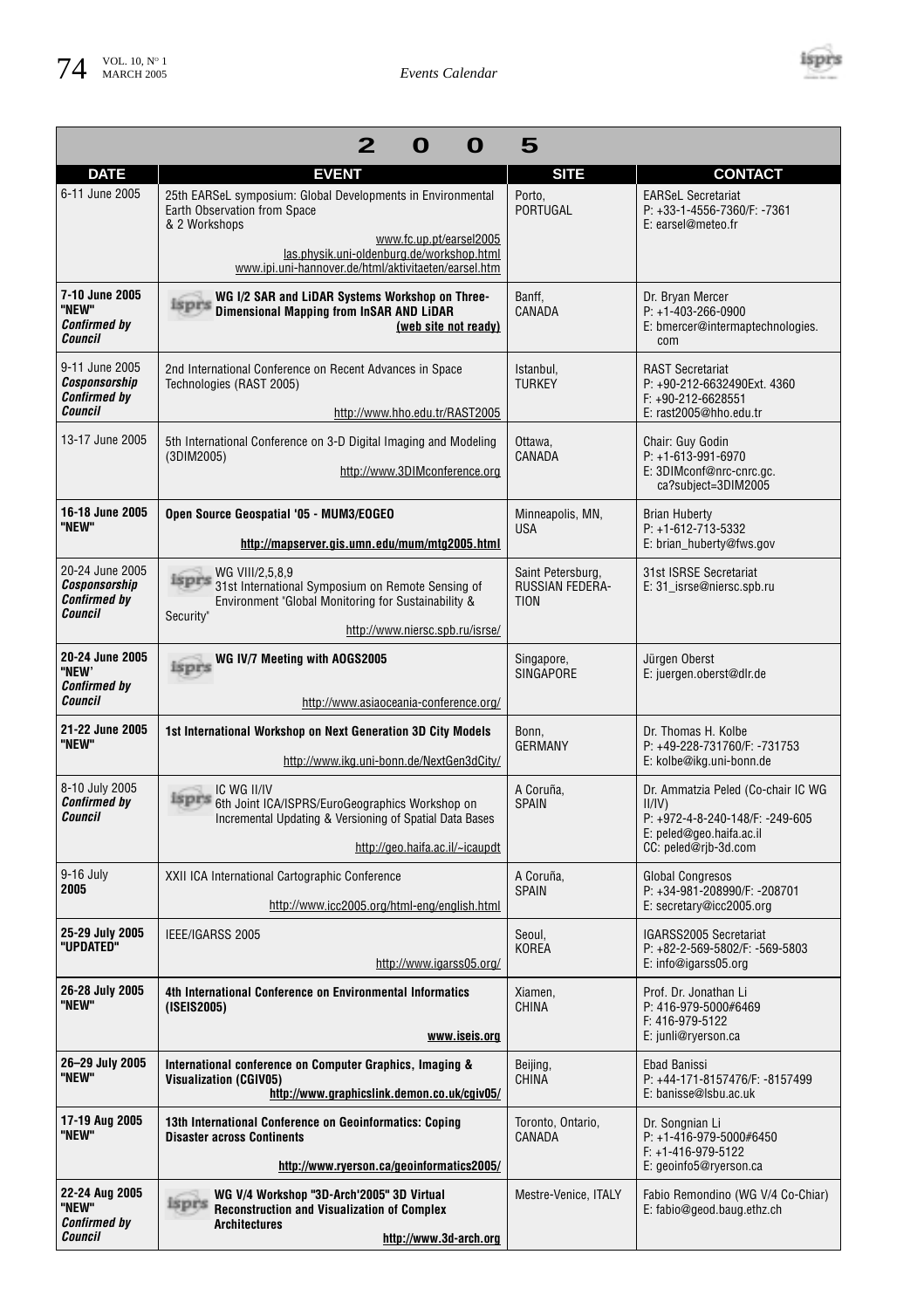|                                                                          | $\mathbf{2}$<br>O<br>O                                                                                                                                                                                                  | 5                              |                                                                                                                   |
|--------------------------------------------------------------------------|-------------------------------------------------------------------------------------------------------------------------------------------------------------------------------------------------------------------------|--------------------------------|-------------------------------------------------------------------------------------------------------------------|
| <b>DATE</b>                                                              | <b>EVENT</b>                                                                                                                                                                                                            | <b>SITE</b>                    | <b>CONTACT</b>                                                                                                    |
| 22-26 Aug 2005<br>"NEW"                                                  | <b>Dynamic Planet 2005</b><br>"Monitoring and Understanding a Dynamic Planet with Geodetic<br>and Oceanographic Tools"<br>http://www.dynamicplanet2005.com                                                              | Cairns, AUSTRALIA              | Secretariat<br>$P: +61 - 2 - 9241 - 1478$<br>$F: +61 - 2 - 9251 - 3552$<br>E: info@dynamicplanet2005.com          |
| 25-26 Aug 2005<br>"NEW"<br><b>Confirmed by</b><br>Council                | WG II/7: 4th International Symposium on Spatial Data<br>isprs<br><b>Quality</b><br>http://www.lsgi.polyu.edu.hk/issdq2005/                                                                                              | Beijing,<br><b>CHINA</b>       | Dr. John Shi (Chair WG II/7)<br>E: Iswzshi@polyu.edu.hk                                                           |
| 27-29 Aug 2005<br>"NEW"<br><b>Confirmed by</b><br>Council                | WG II/1,2,7, VII/6 International Symposium on<br><b>ISPES</b> Spatial-temporal Modeling, Spatial Reasoning,<br>Spatial Analysis, Data Mining & Data Fusion (STM'05)<br>http://isstm2005.casm.ac.cn                      | Beijing,<br><b>CHINA</b>       | Prof. Dr. Xinming Tang (Co-chair, WG<br>II/1)<br>P/F: +86-10-68245953<br>E: tang@casm.ac.cn                       |
| 29-30 Aug 2005<br>"NEW"<br><b>Confirmed by</b><br>Council                | WG III/4,5 joint Workshop with DAGM: "Object<br><b>ISPFS Extraction for 3D City Models, Road Databases &amp; Traffic</b><br>Monitoring - Concepts, Algorithms, & Evaluation"<br>http://www.gmat.unsw.edu.au/wgiii4/ws05 | Vienna,<br><b>AUSTRIA</b>      | Franz Rottensteiner<br>$P: +61 - 2 - 938 - 54186$<br>$F: +61 - 2 - 931 - 37493$<br>E: f.rottensteiner@unsw.edu.au |
| 31 Aug-2 Sep<br>2005<br>"NEW"                                            | 27th Annual Meeting of the German Association for Pattern<br><b>Recognition (DAGM2005)</b><br>http://www.prip.tuwien.ac.at/dagm05/                                                                                      | Vienna,<br><b>AUSTRIA</b>      | Conference Secretariat<br>P: +43-1-58801-18351/F: -18392<br>E: dagm05@prip.tuwien.ac.at                           |
| 5-8 Sep 2005<br>"NEW"<br><b>Confirmed by</b>                             | <b>ICWG II/IV 4th Workshop on Dynamic</b><br>isprs<br>& Multi-dimensional GIS                                                                                                                                           | Pontypridd, Wales<br><b>UK</b> | Prof. Christopher Gold<br>E: cmgold@glam.ac.uk                                                                    |
| Council                                                                  | (web site not ready)                                                                                                                                                                                                    |                                |                                                                                                                   |
| 5-9 Sep 2005<br>"NEW"                                                    | <b>50th Photogrammetric Week</b><br>http://www.ipf.uni-stuttgart.de                                                                                                                                                     | Stuttgart,<br><b>GERMANY</b>   | Martina Kroma<br>P: +49-711-1213386/F: -1213297<br>E: martina.kroma@ifp.uni-stuttgart.de                          |
| 6-9 Sep 2005<br>"NEW"                                                    | <b>RSPSoc Annual Conference</b><br>Measuring, Mapping & Managing a Hazardous World<br>http://www.rspsoc.org/calendar                                                                                                    | Portsmouth,<br><b>UK</b>       | <b>Richard Teeuw</b><br>E: richard.teeuw@port.ac.uk                                                               |
| 7-9 Sep 2005<br>"NEW"                                                    | 1st International Conference on Remote Sensing & Geomatics<br>in the Assessment and Monitoring of Land Degradation &<br><b>Desertification (RGLDD)</b><br>www.feut.de/rgldd                                             | Trier.<br><b>GERMANY</b>       | Achim Röder<br>P: +49-651-201-4606/F: -201-3815<br>E: rgldd@uni-trier.de                                          |
| 12-14 Sep 2005<br><b>Confirmed by</b><br>Council                         | WG III/3, III/4, V/3 workshop<br>Laserscanning 2005"<br>http://www.itc.nl/isprswglll-3/laserscanning2005                                                                                                                | Enschede,<br>the NETHERLANDS   | Prof.Dr. George Vosselman<br>$P: +31-53-487-4344$<br>$F: +31-53-487-4335$<br>E: vosselman@itc.nl                  |
| 27 Sep-1 Oct<br>2005<br>"UPDATED"<br><b>Confirmed by</b><br>Council      | XX Symposium of CIPA, the ICOMOS & ISPRS Committee on<br>Documentation of Cultural Heritage<br>http://www.cipatorino2005.org                                                                                            | Torino,<br><b>ITALY</b>        | <b>ACTA Congresses and Events</b><br>P: +39-11-591871/F: -590833<br>E: info@actacongress.com                      |
| 3-5 Oct 2005                                                             | 7th International Conference on Optical 3-D Measurement<br>Techniques<br>http://info.tuwien.ac.at/ingeo/optical3d/o3d.htm                                                                                               | Vienna,<br><b>AUSTRIA</b>      | Conference secretary<br>E: conf@pop.tuwien.ac.at                                                                  |
| 3-6 Oct 2005<br>"NEW"<br>Cosponsorship<br><b>Confirmed by</b><br>Council | 7th Annual Forest Inventory and Analysis Symposium<br>http://www.fs.fed.us/                                                                                                                                             | Portland, MN,<br><b>USA</b>    | Dr. Ronald E. McRoberts<br>P: +1-651-649-5174/F: -649-5285<br>E: rmcroberts@fs.fed.us                             |
| 6-8 Oct 2005<br>"NEW"                                                    | 1st International Symposium on Cloud-prone and Rainy Areas<br><b>Remote Sensing (CARRS2005)</b><br>http://www.jlgis.cuhk.edu.hk/events/events/CARRS2005/                                                                | Hong Kong,<br>CHINA            | Ms. Chloris Yip<br>P: +852-26096538/F: -26037470<br>E: jlgis@cuhk.edu.hk                                          |
|                                                                          |                                                                                                                                                                                                                         |                                |                                                                                                                   |
| 14-16 Oct 2005<br><b>Confirmed by</b><br>Council                         | Isprs WG IV/1, IV/8, IC WG II/IV Workshop on Service &<br>Application of Spatial Data Infrastructure<br>http://isprs-wg41.nsdi.gov.cn                                                                                   | Hangzhou,<br>CHINA             | Dr. Jie Jiang<br>P: +86-10-6848-3218<br>$F: +86-10-6842-4101$<br>E: ijie@nsdi.gov.cn<br>jiangjie_263@263.net      |